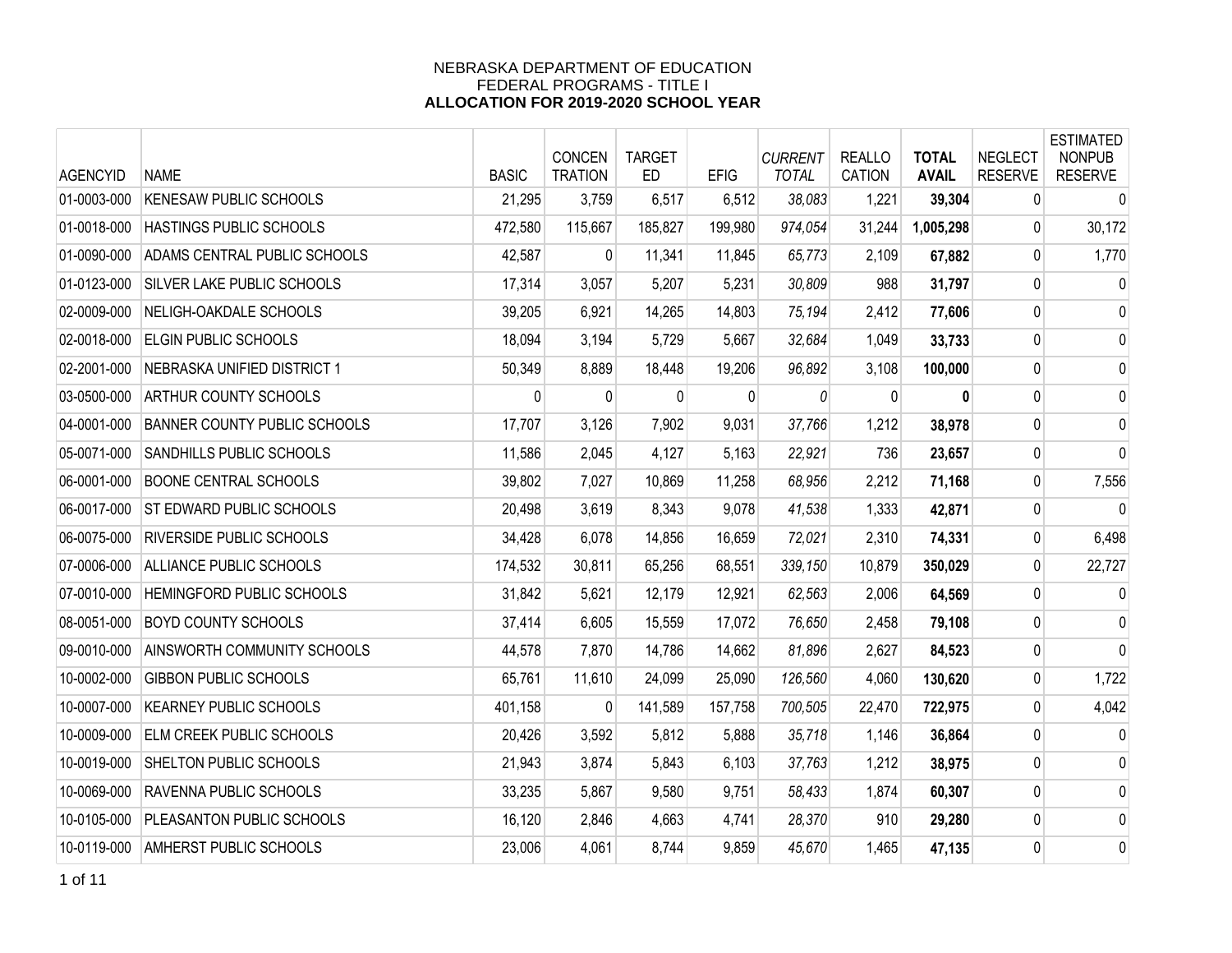| <b>AGENCYID</b> | <b>NAME</b>                         | <b>BASIC</b> | <b>CONCEN</b><br><b>TRATION</b> | <b>TARGET</b><br>ED | <b>EFIG</b> | <b>CURRENT</b><br><b>TOTAL</b> | <b>REALLO</b><br><b>CATION</b> | <b>TOTAL</b><br><b>AVAIL</b> | <b>NEGLECT</b><br><b>RESERVE</b> | <b>ESTIMATED</b><br><b>NONPUB</b><br><b>RESERVE</b> |
|-----------------|-------------------------------------|--------------|---------------------------------|---------------------|-------------|--------------------------------|--------------------------------|------------------------------|----------------------------------|-----------------------------------------------------|
| 11-0001-000     | TEKAMAH-HERMAN COMMUNITY SCHS       | 34,289       | 4,767                           | 9,130               | 9,536       | 57,722                         | 1,852                          | 59,574                       | $\mathbf{0}$                     | $\mathbf 0$                                         |
| 11-0014-000     | OAKLAND CRAIG PUBLIC SCHOOLS        | 42,190       | 7,448                           | 16,402              | 17,521      | 83,561                         | 2,680                          | 86,241                       | $\mathbf{0}$                     | 0                                                   |
| 11-0020-000     | LYONS-DECATUR NORTHEAST SCHS        | 29,254       | 5,165                           | 11,955              | 13,029      | 59,403                         | 1,905                          | 61,308                       | 0                                | $\mathbf{0}$                                        |
| 12-0056-000     | <b>DAVID CITY PUBLIC SCHOOLS</b>    | 61,990       | 10,943                          | 16,507              | 17,240      | 106,680                        | 3,422                          | 110,102                      | 0                                | 9,669                                               |
| 12-0502-000     | <b>EAST BUTLER PUBLIC SCHOOLS</b>   | 16,518       | 0                               | 4,398               | 4,594       | 25,510                         | 819                            | 26,329                       | 0                                | 4,028                                               |
| 13-0001-000     | PLATTSMOUTH COMMUNITY SCHOOLS       | 121,966      | 21,532                          | 34,091              | 35,045      | 212,634                        | 6,821                          | 219,455                      | $\mathbf{0}$                     | 6,923                                               |
| 13-0022-000     | WEEPING WATER PUBLIC SCHOOLS        | 25,872       | 4,567                           | 7,746               | 7,792       | 45,977                         | 1,475                          | 47,452                       | $\mathbf 0$                      | $\mathbf 0$                                         |
| 13-0032-000     | LOUISVILLE PUBLIC SCHOOLS           | 25,872       | $\mathbf{0}$                    | 6,889               | 7,195       | 39,956                         | 1,281                          | 41,237                       | 0                                | 0                                                   |
| 13-0056-000     | CONESTOGA PUBLIC SCHOOLS            | 39,603       | $\overline{0}$                  | 10,546              | 11,014      | 61,163                         | 1,962                          | 63,125                       | 0                                | 0                                                   |
| 13-0097-000     | ELMWOOD-MURDOCK PUBLIC SCHOOLS      | 12,714       | 0                               | 3,385               | 3,536       | 19,635                         | 630                            | 20,265                       | 0                                | 0                                                   |
| 14-0008-000     | HARTINGTON NEWCASTLE PUBLIC SCHOOLS | 38,607       | 0                               | 10,281              | 10,738      | 59.626                         | 1,913                          | 61,539                       | $\pmb{0}$                        | 11,101                                              |
| 14-0045-000     | RANDOLPH PUBLIC SCHOOLS             | 18,906       | 3,338                           | 5,034               | 5,258       | 32,536                         | 1,044                          | 33,580                       | 0                                | 739                                                 |
| 14-0054-000     | LAUREL-CONCORD-COLERIDGE SCHOOL     | 36,021       | 6,359                           | 11,138              | 11,095      | 64,613                         | 2,073                          | 66,686                       | 0                                | 747                                                 |
| 14-0101-000     | <b>WYNOT PUBLIC SCHOOLS</b>         | 13,931       | 2,459                           | 4,810               | 4,868       | 26,068                         | 837                            | 26,905                       | 0                                | 823                                                 |
| 15-0010-000     | CHASE COUNTY SCHOOLS                | 45,151       | 7,971                           | 12,437              | 12,846      | 78,405                         | 2,515                          | 80,920                       | 0                                | 0                                                   |
| 15-0536-000     | WAUNETA-PALISADE PUBLIC SCHS        | 28,857       | 5,094                           | 13,323              | 15,505      | 62,779                         | 2,014                          | 64,793                       | 0                                | 0                                                   |
| 16-0006-000     | VALENTINE COMMUNITY SCHOOLS         | 56,917       | 10,048                          | 17,928              | 17,760      | 102,653                        | 3,293                          | 105,946                      | $\mathbf{0}$                     | 0                                                   |
| 16-0030-000     | CODY-KILGORE PUBLIC SCHS            | 16,131       | 3,108                           | 9,149               | 11,813      | 40,201                         | 1,290                          | 41,491                       | 0                                | 0                                                   |
| 17-0001-000     | <b>SIDNEY PUBLIC SCHOOLS</b>        | 109,256      | 19,288                          | 34,504              | 34,154      | 197,202                        | 6,326                          | 203,528                      | 0                                | 0                                                   |
| 17-0003-000     | LEYTON PUBLIC SCHOOLS               | 13,733       | 2,424                           | 3,773               | 3,900       | 23,830                         | 764                            | 24,594                       | 0                                | 0                                                   |
| 17-0009-000     | POTTER-DIX PUBLIC SCHOOLS           | 17,513       | 3,092                           | 6,595               | 6,950       | 34,150                         | 1,095                          | 35,245                       | 0                                | 0                                                   |
| 18-0002-000     | <b>SUTTON PUBLIC SCHOOLS</b>        | 31,842       | 5,621                           | 10,095              | 9,981       | 57,539                         | 1,846                          | 59,385                       | 0                                | 0                                                   |
| 18-0011-000     | HARVARD PUBLIC SCHOOLS              | 40,798       | 7,202                           | 23,046              | 29,622      | 100,668                        | 3,229                          | 103,897                      | 0                                | 0                                                   |
| 19-0039-000     | <b>LEIGH COMMUNITY SCHOOLS</b>      | 12,738       | 2,248                           | 3,830               | 3,847       | 22,663                         | 727                            | 23,390                       | $\mathbf 0$                      | 0                                                   |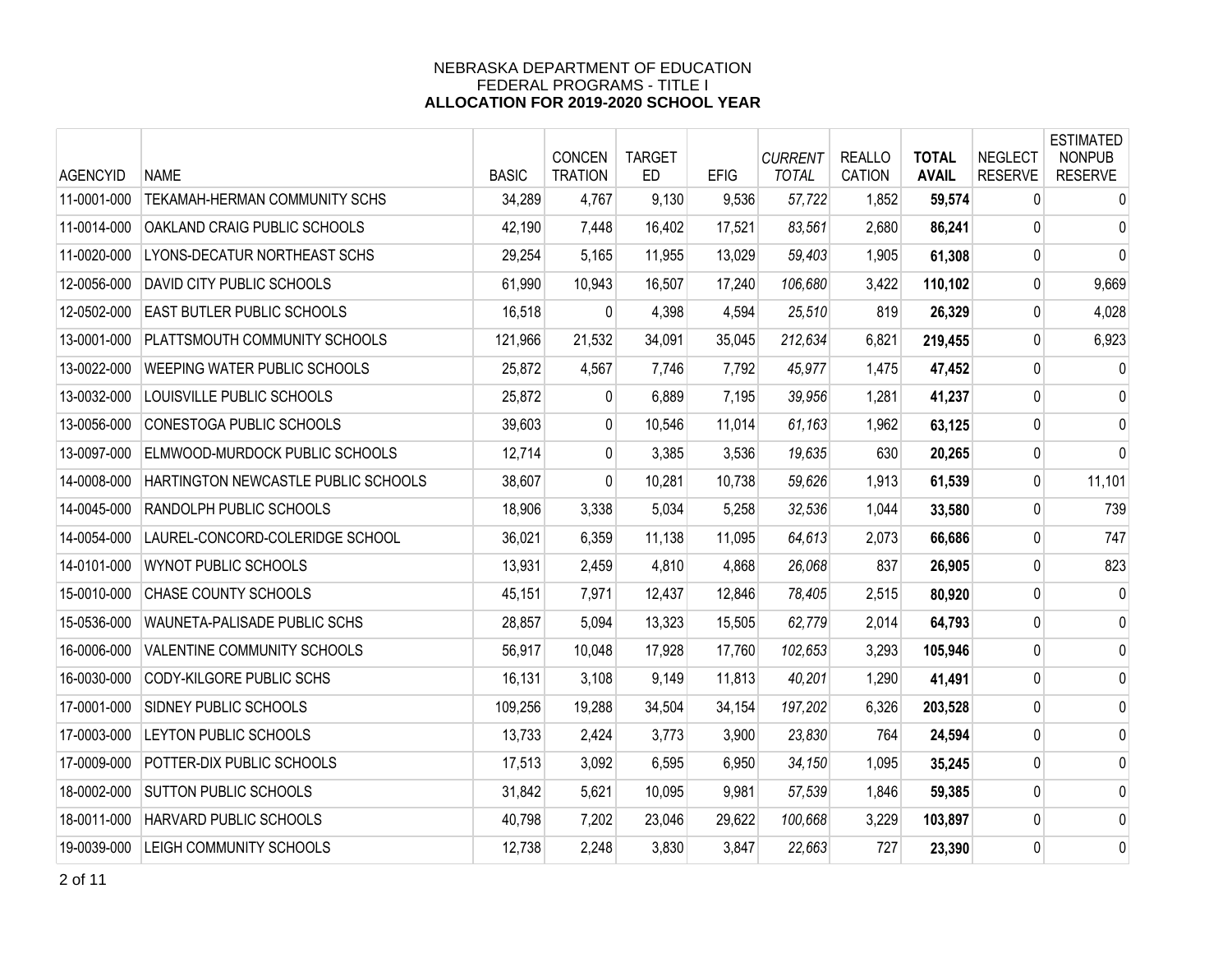| <b>AGENCYID</b> | <b>NAME</b>                          | <b>BASIC</b> | <b>CONCEN</b><br><b>TRATION</b> | <b>TARGET</b><br>ED | <b>EFIG</b> | <b>CURRENT</b><br><b>TOTAL</b> | <b>REALLO</b><br><b>CATION</b> | <b>TOTAL</b><br><b>AVAIL</b> | <b>NEGLECT</b><br><b>RESERVE</b> | <b>ESTIMATED</b><br><b>NONPUB</b><br><b>RESERVE</b> |
|-----------------|--------------------------------------|--------------|---------------------------------|---------------------|-------------|--------------------------------|--------------------------------|------------------------------|----------------------------------|-----------------------------------------------------|
| 19-0058-000     | <b>CLARKSON PUBLIC SCHOOLS</b>       | 14,527       | 2,565                           | 4,107               | 4,207       | 25,406                         | 815                            | 26,221                       | $\mathbf{0}$                     | 1,210                                               |
| 19-0070-000     | HOWELLS-DODGE CONSOLIDATED SCHOOLS   | 25,473       | 4,497                           | 6,783               | 7,085       | 43,838                         | 1,406                          | 45,244                       | $\mathbf{0}$                     | 4,197                                               |
| 19-0123-000     | <b>SCHUYLER COMMUNITY SCHOOLS</b>    | 275,298      | 48,600                          | 130,370             | 153,694     | 607,962                        | 19,501                         | 627,463                      | 0                                | 911                                                 |
| 20-0001-000     | WEST POINT PUBLIC SCHOOLS            | 92,142       | 16,266                          | 29,550              | 29,118      | 167,076                        | 5,359                          | 172,435                      | 0                                | 0                                                   |
| 20-0020-000     | <b>BANCROFT-ROSALIE COMM SCHOOLS</b> | 27,464       | 4,848                           | 11,902              | 13,380      | 57,594                         | 1,848                          | 59,442                       | 0                                | 0                                                   |
| 20-0030-000     | WISNER-PILGER PUBLIC SCHOOLS         | 31,390       | 5,542                           | 8,808               | 9,043       | 54,783                         | 1,757                          | 56,540                       | 0                                | 0                                                   |
| 21-0015-000     | ANSELMO-MERNA PUBLIC SCHOOLS         | 24,678       | 4,356                           | 10,166              | 11,114      | 50,314                         | 1,614                          | 51,928                       | $\mathbf 0$                      | 0                                                   |
| 21-0025-000     | <b>BROKEN BOW PUBLIC SCHOOLS</b>     | 76,818       | 13,561                          | 26,362              | 26,601      | 143,342                        | 4,598                          | 147,940                      | 0                                | 0                                                   |
| 21-0044-000     | <b>ANSLEY PUBLIC SCHOOLS</b>         | 18,075       | 3,191                           | 6,065               | 6,051       | 33,382                         | 1,071                          | 34,453                       | 0                                | 0                                                   |
| 21-0084-000     | <b>SARGENT PUBLIC SCHOOLS</b>        | 20,250       | 3,575                           | 7,801               | 8,301       | 39,927                         | 1,281                          | 41,208                       | 0                                | 0                                                   |
| 21-0089-000     | <b>ARNOLD PUBLIC SCHOOLS</b>         | 9,611        | 1,696                           | 2,633               | 2,724       | 16,664                         | 535                            | 17,199                       | $\pmb{0}$                        | 0                                                   |
| 21-0180-000     | CALLAWAY PUBLIC SCHOOLS              | 16,318       | 2,881                           | 4,719               | 4,799       | 28,717                         | 921                            | 29,638                       | 0                                | 0                                                   |
| 22-0011-000     | <b>SO SIOUX CITY COMMUNITY SCHS</b>  | 491,941      | 86,846                          | 233,647             | 275,851     | 1,088,285                      | 34,908                         | 1,123,193                    | 0                                | 46,444                                              |
| 22-0031-000     | HOMER COMMUNITY SCHOOLS              | 31,443       | 5,551                           | 12,334              | 13,224      | 62,552                         | 2,006                          | 64,558                       | 0                                | 1,091                                               |
| 23-0002-000     | <b>CHADRON PUBLIC SCHOOLS</b>        | 91,346       | 16,126                          | 33,576              | 35,004      | 176,052                        | 5,647                          | 181,699                      | 0                                | 0                                                   |
| 23-0071-000     | <b>CRAWFORD PUBLIC SCHOOLS</b>       | 23,085       | 4,075                           | 9,947               | 11,145      | 48,252                         | 1,548                          | 49,800                       | 0                                | 0                                                   |
| 24-0001-000     | LEXINGTON PUBLIC SCHOOLS             | 453,146      | 79,997                          | 272,763             | 360,641     | 1,166,547                      | 37,419                         | 1,203,966                    | 0                                | 0                                                   |
| 24-0004-000     | OVERTON PUBLIC SCHOOLS               | 26,467       | 4,673                           | 10,730              | 11,657      | 53,527                         | 1,717                          | 55,244                       | 0                                | 0                                                   |
| 24-0011-000     | <b>COZAD COMMUNITY SCHOOLS</b>       | 98,113       | 17,320                          | 37,931              | 40,423      | 193,787                        | 6,215                          | 200,002                      | 0                                | 0                                                   |
| 24-0020-000     | GOTHENBURG PUBLIC SCHOOLS            | 67,265       | 11,875                          | 20,695              | 20,646      | 120,481                        | 3,864                          | 124,345                      | 0                                | 0                                                   |
| 24-0101-000     | SUMNER-EDDYVILLE-MILLER SCHS         | 22,488       | 3,970                           | 10,509              | 12,306      | 49,273                         | 1,581                          | 50,854                       | 0                                | 0                                                   |
| 25-0025-000     | <b>CREEK VALLEY SCHOOLS</b>          | 25,872       | 4,567                           | 8,204               | 8,111       | 46,754                         | 1,500                          | 48,254                       | 0                                | 0                                                   |
| 25-0095-000     | <b>SOUTH PLATTE PUBLIC SCHOOLS</b>   | 22,361       | 3,947                           | 11,951              | 15,506      | 53,765                         | 1,725                          | 55,490                       | 0                                | 0                                                   |
| 26-0001-000     | PONCA PUBLIC SCHOOLS                 | 19,901       | 0                               | 5,299               | 5,535       | 30,735                         | 986                            | 31,721                       | $\mathbf 0$                      | 0                                                   |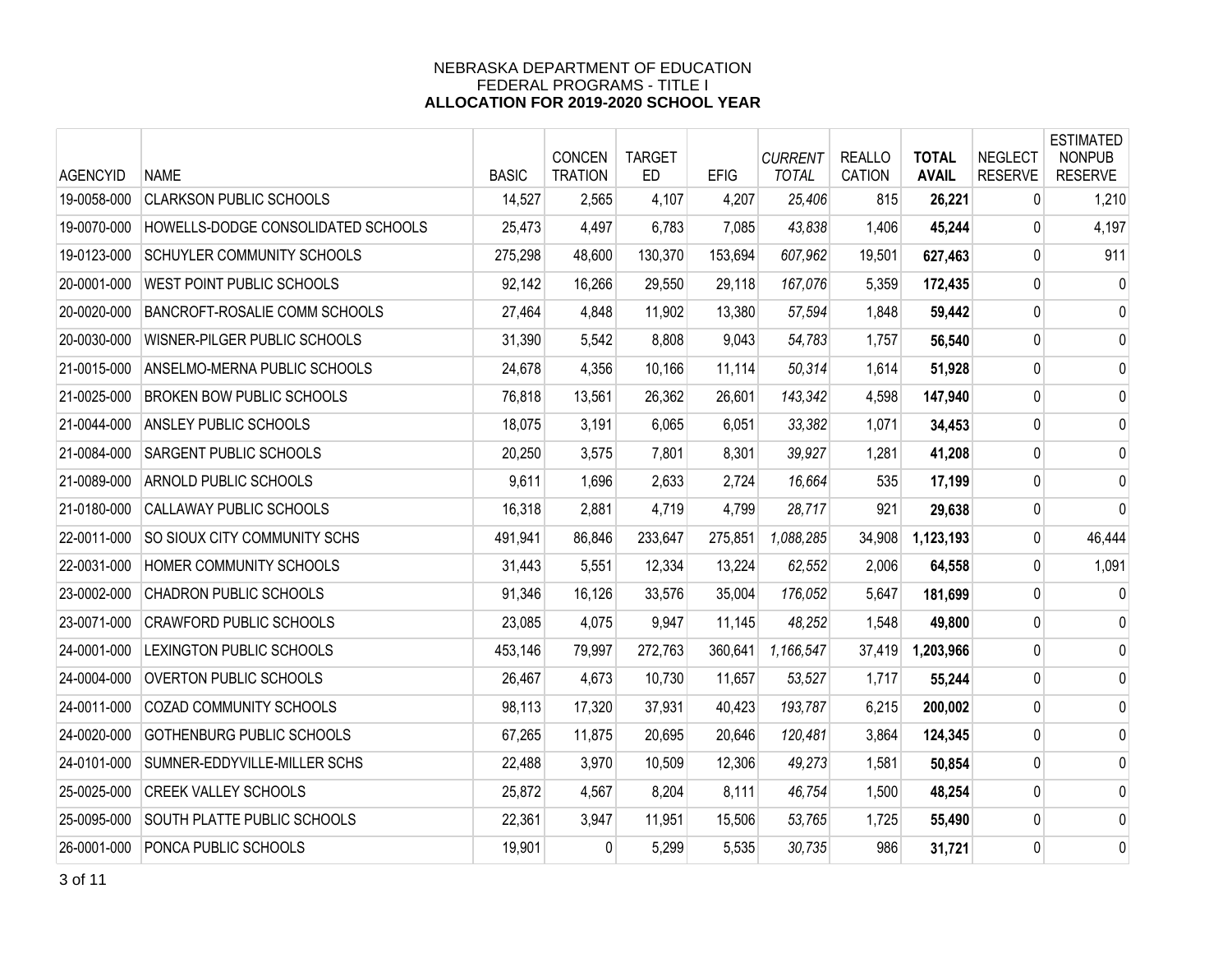| <b>AGENCYID</b> | <b>NAME</b>                         | <b>BASIC</b> | <b>CONCEN</b><br><b>TRATION</b> | <b>TARGET</b><br>ED. | <b>EFIG</b> | <b>CURRENT</b><br><b>TOTAL</b> | <b>REALLO</b><br><b>CATION</b> | <b>TOTAL</b><br><b>AVAIL</b> | <b>NEGLECT</b><br><b>RESERVE</b> | <b>ESTIMATED</b><br><b>NONPUB</b><br><b>RESERVE</b> |
|-----------------|-------------------------------------|--------------|---------------------------------|----------------------|-------------|--------------------------------|--------------------------------|------------------------------|----------------------------------|-----------------------------------------------------|
| 26-0070-000     | ALLEN CONSOLIDATED SCHOOLS          | 14,296       | 2,524                           | 3,917                | 4,053       | 24,790                         | 796                            | 25,586                       | $\mathbf{0}$                     | $\mathbf 0$                                         |
| 26-0561-000     | EMERSON-HUBBARD PUBLIC SCHOOLS      | 41,792       | 7,378                           | 19,826               | 23,393      | 92,389                         | 2,964                          | 95,353                       | $\mathbf{0}$                     | 0                                                   |
| 27-0001-000     | <b>FREMONT PUBLIC SCHOOLS</b>       | 574,705      | 140,663                         | 222,866              | 248,318     | 1,186,552                      | 38,060                         | 1,224,612                    | 56,502                           | 23,282                                              |
| 27-0062-000     | SCRIBNER-SNYDER COMMUNITY SCHS      | 33,831       | 5,973                           | 12,605               | 13,222      | 65,631                         | 2,105                          | 67,736                       | 0                                | 0                                                   |
| 27-0594-000     | <b>LOGAN VIEW PUBLIC SCHOOLS</b>    | 42,190       | 7,448                           | 13,047               | 12,996      | 75,681                         | 2,428                          | 78,109                       | $\Omega$                         | 0                                                   |
| 27-0595-000     | NORTH BEND CENTRAL PUBLIC SCHS      | 35,224       | 6,219                           | 9,777                | 10,073      | 61,293                         | 1,966                          | 63,259                       | $\mathbf{0}$                     | 0                                                   |
| 28-0001-000     | OMAHA PUBLIC SCHOOLS                | 9,324,766    | 2,282,310                       | 6,955,272            | 9,521,757   | 28,084,105                     | 900,821                        | 28,984,926                   | 317,630                          | 1,603,916                                           |
| 28-0010-000     | <b>ELKHORN PUBLIC SCHOOLS</b>       | 147,832      | 0                               | 0                    | 0           | 147,832                        | 4,742                          | 152,574                      | 0                                | 0                                                   |
| 28-0015-000     | DOUGLAS CO WEST COMMUNITY SCHS      | 65,872       | 11,629                          | 18,423               | 18,935      | 114,859                        | 3,685                          | 118,544                      | $\Omega$                         | 0                                                   |
| 28-0017-000     | MILLARD PUBLIC SCHOOLS              | 1,093,373    | 0                               | 494,257              | 550,702     | 2,138,332                      | 68,590                         | 2,206,922                    | 499,306                          | 27,647                                              |
| 28-0054-000     | <b>RALSTON PUBLIC SCHOOLS</b>       | 306,375      | 74,988                          | 108,135              | 120,484     | 609.982                        | 19,566                         | 629,548                      | $\mathbf{0}$                     | 7,012                                               |
| 28-0059-000     | <b>BENNINGTON PUBLIC SCHOOLS</b>    | 57,116       | $\overline{0}$                  | 15,209               | 15,885      | 88,210                         | 2,829                          | 91,039                       | 0                                | 0                                                   |
| 28-0066-000     | <b>WESTSIDE COMMUNITY SCHOOLS</b>   | 328,556      | $\Omega$                        | 115,963              | 129,207     | 573,726                        | 18,403                         | 592,129                      | 0                                | 12,829                                              |
| 29-0117-000     | DUNDY CO STRATTON PUBLIC SCHS       | 46,569       | 8,221                           | 20,885               | 23,932      | 99,607                         | 3,195                          | 102,802                      | $\mathbf{0}$                     | 0                                                   |
| 30-0001-000     | EXETER-MILLIGAN PUBLIC SCHOOLS      | 10,106       | $\Omega$                        | 2,691                | 2,810       | 15,607                         | 500                            | 16,107                       | 0                                | 0                                                   |
| 30-0025-000     | <b>FILLMORE CENTRAL PUBLIC SCHS</b> | 56,320       | 9,943                           | 22,453               | 24,232      | 112,948                        | 3,623                          | 116,571                      | 9,579                            | 0                                                   |
| 30-0054-000     | SHICKLEY PUBLIC SCHOOLS             | 4,776        | 0                               | 1,272                | 1,328       | 7,376                          | 236                            | 7,612                        | $\mathbf{0}$                     | 0                                                   |
| 31-0506-000     | FRANKLIN PUBLIC SCHOOLS             | 32,086       | 5,664                           | 13,623               | 16,092      | 67,465                         | 2,164                          | 69,629                       | 0                                | 0                                                   |
| 32-0046-000     | <b>MAYWOOD PUBLIC SCHOOLS</b>       | 17,712       | 3,127                           | 7,454                | 8,236       | 36,529                         | 1,172                          | 37,701                       | 0                                | 0                                                   |
| 32-0095-000     | EUSTIS-FARNAM PUBLIC SCHOOLS        | 14,329       | 2,530                           | 4,584                | 4,520       | 25,963                         | 832                            | 26,795                       | 0                                | 0                                                   |
| 32-0125-000     | MEDICINE VALLEY PUBLIC SCHOOLS      | 13,271       | 2,343                           | 3,747                | 3,839       | 23,200                         | 744                            | 23,944                       | $\mathbf{0}$                     | 0                                                   |
| 33-0018-000     | ARAPAHOE PUBLIC SCHOOLS             | 37,015       | 6,535                           | 16,070               | 18,084      | 77,704                         | 2,493                          | 80,197                       | 0                                | 0                                                   |
| 33-0021-000     | <b>CAMBRIDGE PUBLIC SCHOOLS</b>     | 19,565       | 3,467                           | 6,345                | 6,206       | 35,583                         | 1,141                          | 36,724                       | 0                                | 0                                                   |
| 33-0540-000     | SOUTHERN VALLEY SCHOOLS             | 46,966       | 8,291                           | 15,957               | 16,020      | 87,234                         | 2,798                          | 90,032                       | $\mathbf 0$                      | 0                                                   |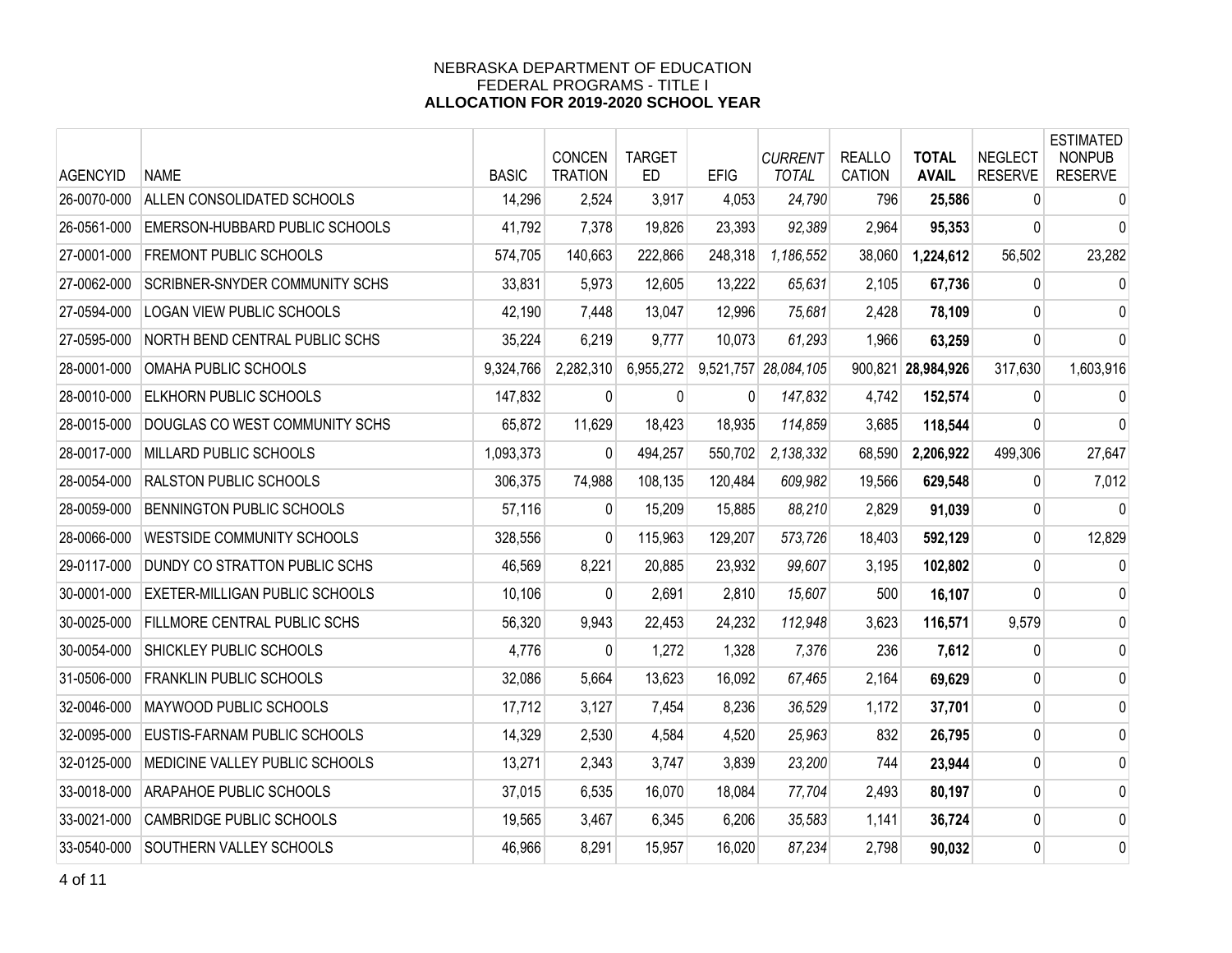| <b>AGENCYID</b> | <b>NAME</b>                        | <b>BASIC</b> | <b>CONCEN</b><br><b>TRATION</b> | <b>TARGET</b><br><b>ED</b> | <b>EFIG</b> | <b>CURRENT</b><br><b>TOTAL</b> | <b>REALLO</b><br><b>CATION</b> | <b>TOTAL</b><br><b>AVAIL</b> | <b>NEGLECT</b><br><b>RESERVE</b> | <b>ESTIMATED</b><br><b>NONPUB</b><br><b>RESERVE</b> |
|-----------------|------------------------------------|--------------|---------------------------------|----------------------------|-------------|--------------------------------|--------------------------------|------------------------------|----------------------------------|-----------------------------------------------------|
| 34-0001-000     | SOUTHERN SCHOOL DISTRICT 1         | 48,160       | 8,502                           | 19,568                     | 21,278      | 97,508                         | 3,128                          | 100,636                      | 0                                | 1,255                                               |
| 34-0015-000     | <b>BEATRICE PUBLIC SCHOOLS</b>     | 219,110      | 38,681                          | 79,203                     | 81,944      | 418,938                        | 13,438                         | 432,376                      | $\mathbf{0}$                     | 9,357                                               |
| 34-0034-000     | <b>FREEMAN PUBLIC SCHOOLS</b>      | 15,265       | 0                               | 4,065                      | 4,246       | 23,576                         | 757                            | 24,333                       | 0                                | $\Omega$                                            |
| 34-0100-000     | DILLER-ODELL PUBLIC SCHOOLS        | 12,685       | 1,448                           | 3,378                      | 3,528       | 21,039                         | 675                            | 21,714                       | 0                                | 345                                                 |
| 35-0001-000     | <b>GARDEN COUNTY SCHOOLS</b>       | 37,414       | 6,605                           | 16,792                     | 19,250      | 80,061                         | 2,568                          | 82,629                       | 0                                | 0                                                   |
| 36-0100-000     | <b>BURWELL PUBLIC SCHOOLS</b>      | 27,303       | 4,820                           | 8,811                      | 8,876       | 49,810                         | 1,597                          | 51,407                       | 0                                | 0                                                   |
| 37-0030-000     | ELWOOD PUBLIC SCHOOLS              | 22,361       | 3,947                           | 6,781                      | 6,794       | 39,883                         | 1,279                          | 41,162                       | 0                                | 0                                                   |
| 38-0011-000     | <b>HYANNIS AREA SCHOOLS</b>        | 15,523       | 2,740                           | 5,930                      | 6,287       | 30,480                         | 977                            | 31,457                       | 0                                | $\mathbf 0$                                         |
| 39-0060-000     | CENTRAL VALLEY PUBLIC SCHOOLS      | 37,415       | 6,605                           | 14,181                     | 14,986      | 73,187                         | 2,348                          | 75,535                       | 0                                | $\mathbf 0$                                         |
| 40-0002-000     | <b>GRAND ISLAND PUBLIC SCHOOLS</b> | 1,148,742    | 281,163                         | 526,775                    | 586,933     | 2,543,613                      | 81,589                         | 2,625,202                    | 36,950                           | 14,770                                              |
| 40-0082-000     | NORTHWEST PUBLIC SCHOOLS           | 74,629       | 13,175                          | 25,354                     | 25,454      | 138,612                        | 4,446                          | 143,058                      | 0                                | $\mathbf 0$                                         |
| 40-0083-000     | WOOD RIVER RURAL SCHOOLS           | 55,686       | 9,831                           | 18,067                     | 18,792      | 102,376                        | 3,284                          | 105,660                      | 0                                | 0                                                   |
| 40-0126-000     | DONIPHAN-TRUMBULL PUBLIC SCHS      | 24,511       | 3,132                           | 6,527                      | 6,817       | 40,987                         | 1,315                          | 42,302                       | 0                                | 0                                                   |
| 41-0002-000     | GILTNER PUBLIC SCHOOLS             | 9,552        | 1,686                           | 2,755                      | 2,804       | 16,797                         | 539                            | 17,336                       | 0                                | 0                                                   |
| 41-0091-000     | <b>HAMPTON PUBLIC SCHOOL</b>       | 8,115        | 1,475                           | 2,434                      | 2,299       | 14,323                         | 459                            | 14,782                       | 0                                | 0                                                   |
| 41-0504-000     | <b>AURORA PUBLIC SCHOOLS</b>       | 81,395       | 14,369                          | 23,019                     | 23,574      | 142,357                        | 4,566                          | 146,923                      | 0                                | 0                                                   |
| 42-0002-000     | <b>ALMA PUBLIC SCHOOLS</b>         | 31,045       | 5,481                           | 12,129                     | 12,982      | 61,637                         | 1,977                          | 63,614                       | 0                                | 0                                                   |
| 43-0079-000     | HAYES CENTER PUBLIC SCHOOLS        | 15,523       | 2,740                           | 8,185                      | 10,171      | 36,619                         | 1,175                          | 37,794                       | 0                                | 0                                                   |
| 44-0070-000     | <b>HITCHCOCK CO SCH SYSTEM</b>     | 35,623       | 6,289                           | 13,558                     | 14,353      | 69,823                         | 2,240                          | 72,063                       | 0                                | $\mathbf{0}$                                        |
| 45-0007-000     | O'NEILL PUBLIC SCHOOLS             | 91,943       | 16,231                          | 32,206                     | 32,828      | 173,208                        | 5,555                          | 178,763                      | 0                                | 8,660                                               |
| 45-0029-000     | <b>EWING PUBLIC SCHOOLS</b>        | 15,126       | 2,670                           | 5,964                      | 6,408       | 30,168                         | 968                            | 31,136                       | 0                                | 0                                                   |
| 45-0044-000     | <b>STUART PUBLIC SCHOOLS</b>       | 14,130       | 2,494                           | 5,182                      | 5,397       | 27,203                         | 872                            | 28,075                       | 0                                | $\mathbf 0$                                         |
| 45-0137-000     | <b>CHAMBERS PUBLIC SCHOOLS</b>     | 9,552        | 1,686                           | 2,953                      | 2,942       | 17,133                         | 550                            | 17,683                       | 0                                | 0                                                   |
| 45-0239-000     | WEST HOLT PUBLIC SCHOOLS           | 38,607       | 6,816                           | 13,119                     | 13,172      | 71,714                         | 2,301                          | 74,015                       | $\mathbf 0$                      | 3,876                                               |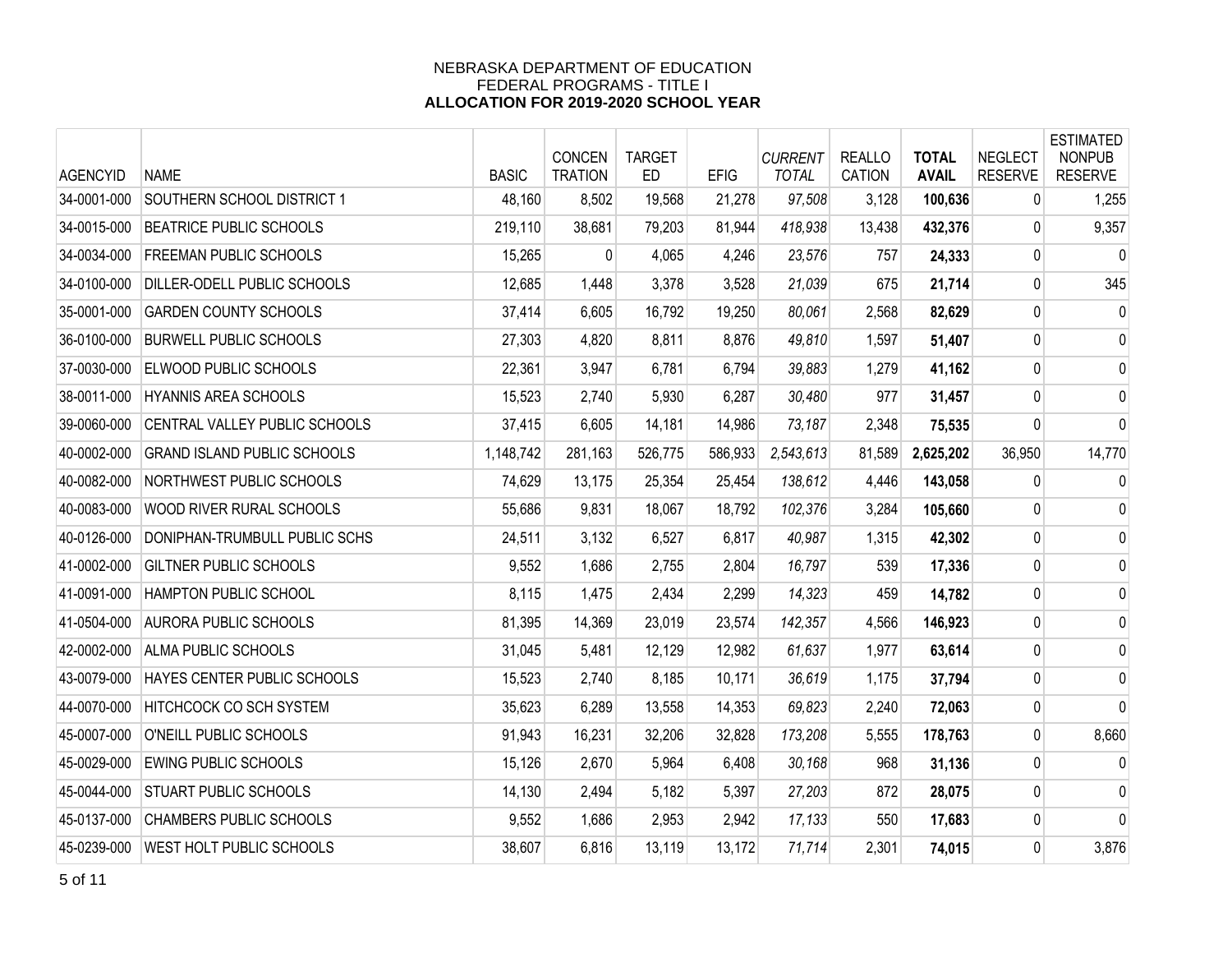| <b>AGENCYID</b> | <b>NAME</b>                               | <b>BASIC</b> | <b>CONCEN</b><br><b>TRATION</b> | <b>TARGET</b><br><b>ED</b> | <b>EFIG</b> | <b>CURRENT</b><br><b>TOTAL</b> | <b>REALLO</b><br><b>CATION</b> | <b>TOTAL</b><br><b>AVAIL</b> | <b>NEGLECT</b><br><b>RESERVE</b> | <b>ESTIMATED</b><br><b>NONPUB</b><br><b>RESERVE</b> |
|-----------------|-------------------------------------------|--------------|---------------------------------|----------------------------|-------------|--------------------------------|--------------------------------|------------------------------|----------------------------------|-----------------------------------------------------|
| 46-0001-000     | MULLEN PUBLIC SCHOOLS                     | 11,940       | 2,108                           | 3,880                      | 3,809       | 21,737                         | 697                            | 22,434                       | 0                                | $\pmb{0}$                                           |
| 47-0001-000     | ST PAUL PUBLIC SCHOOLS                    | 43,982       | 7,764                           | 12,631                     | 12,872      | 77,249                         | 2,478                          | 79,727                       | 0                                | 0                                                   |
| 47-0100-000     | CENTURA PUBLIC SCHOOLS                    | 36,817       | 6,500                           | 10,803                     | 10,935      | 65,055                         | 2,087                          | 67,142                       | 0                                | 0                                                   |
| 47-0103-000     | <b>ELBA PUBLIC SCHOOLS</b>                | 12,413       | 2,192                           | 6,647                      | 8,325       | 29,577                         | 949                            | 30,526                       | 0                                | 0                                                   |
| 48-0008-000     | <b>FAIRBURY PUBLIC SCHOOLS</b>            | 94,530       | 16,688                          | 36,415                     | 38,749      | 186,382                        | 5,978                          | 192,360                      | $\mathbf{0}$                     | 0                                                   |
| 48-0300-000     | TRI COUNTY PUBLIC SCHOOLS                 | 25,473       | 4,497                           | 7,313                      | 7,454       | 44,737                         | 1,435                          | 46,172                       | 0                                | 324                                                 |
| 48-0303-000     | MERIDIAN PUBLIC SCHOOLS                   | 24,080       | 4,251                           | 11,779                     | 14,107      | 54,217                         | 1,739                          | 55,956                       | $\mathbf 0$                      | $\mathbf 0$                                         |
| 49-0033-000     | STERLING PUBLIC SCHOOLS                   | 14,528       | $\mathbf{0}$                    | 3,869                      | 4,040       | 22,437                         | 720                            | 23,157                       | 0                                | 0                                                   |
| 49-0050-000     | JOHNSON CO CENTRAL PUBLIC SCHS            | 59,703       | 10,540                          | 21,979                     | 22,929      | 115,151                        | 3,693                          | 118,844                      | 0                                | 5,917                                               |
| 50-0001-000     | WILCOX-HILDRETH PUBLIC SCHOOLS            | 18,707       | 3,302                           | 5,857                      | 5,812       | 33,678                         | 1,080                          | 34,758                       | 0                                | 0                                                   |
| 50-0501-000     | <b>AXTELL COMMUNITY SCHOOLS</b>           | 12,537       | 834                             | 3,339                      | 3,487       | 20,197                         | 647                            | 20,844                       | 0                                | 0                                                   |
| 50-0503-000     | MINDEN PUBLIC SCHOOLS                     | 62,688       | 11,067                          | 19,354                     | 19,288      | 112,397                        | 3,605                          | 116,002                      | 0                                | $\mathbf 0$                                         |
| 51-0001-000     | OGALLALA PUBLIC SCHOOLS                   | 106,073      | 18,726                          | 41,912                     | 45,070      | 211,781                        | 6,793                          | 218,574                      | $\mathbf{0}$                     | 5,803                                               |
| 51-0006-000     | PAXTON CONSOLIDATED SCHOOLS               | 19,503       | 3,443                           | 7,261                      | 7,613       | 37,820                         | 1,213                          | 39,033                       | 0                                | $\mathbf 0$                                         |
| 52-0100-000     | KEYA PAHA COUNTY SCHOOLS                  | 11,343       | 2,003                           | 4,166                      | 4,342       | 21,854                         | 701                            | 22,555                       | 0                                | 0                                                   |
| 53-0001-000     | <b>KIMBALL PUBLIC SCHOOLS</b>             | 46,974       | 8,293                           | 15,510                     | 15,343      | 86,120                         | 2,762                          | 88,882                       | 0                                | $\mathbf 0$                                         |
| 54-0013-000     | <b>CREIGHTON COMMUNITY PUBLIC SCHOOLS</b> | 25,370       | 4,479                           | 6,926                      | 7,174       | 43,949                         | 1,409                          | 45,358                       | 0                                | 5,959                                               |
| 54-0096-000     | <b>CROFTON COMMUNITY SCHOOLS</b>          | 29,453       | 5,200                           | 8,710                      | 8,795       | 52,158                         | 1,673                          | 53,831                       | $\mathbf 0$                      | 8,895                                               |
| 54-0501-000     | NIOBRARA PUBLIC SCHOOLS                   | 33,634       | 5,937                           | 25,282                     | 36,259      | 101,112                        | 3,243                          | 104,355                      | 0                                | 0                                                   |
| 54-0505-000     | SANTEE COMMUNITY SCHOOLS                  | 32,637       | 5,762                           | 21,355                     | 29,196      | 88.950                         | 2,853                          | 91,803                       | 0                                | 0                                                   |
| 54-0576-000     | <b>WAUSA PUBLIC SCHOOLS</b>               | 16,229       | 2,949                           | 4,802                      | 4,855       | 28,835                         | 925                            | 29,760                       | $\mathbf{0}$                     | 0                                                   |
| 54-0586-000     | <b>BLOOMFIELD COMMUNITY SCHOOLS</b>       | 26,866       | 4,743                           | 9,826                      | 10,221      | 51,656                         | 1,657                          | 53,313                       | 0                                | $\mathbf{0}$                                        |
| 55-0001-000     | LINCOLN PUBLIC SCHOOLS                    | 3,470,922    | 583,954                         | 2,102,271                  | 2,535,153   | 8,692,300                      | 278,815                        | 8,971,115                    | 96,953                           | 116,117                                             |
| 55-0145-000     | WAVERLY SCHOOL DISTRICT 145               | 83,982       | $\Omega$                        | 22,363                     | 23,357      | 129,702                        | 4,161                          | 133,863                      | $\Omega$                         | 304                                                 |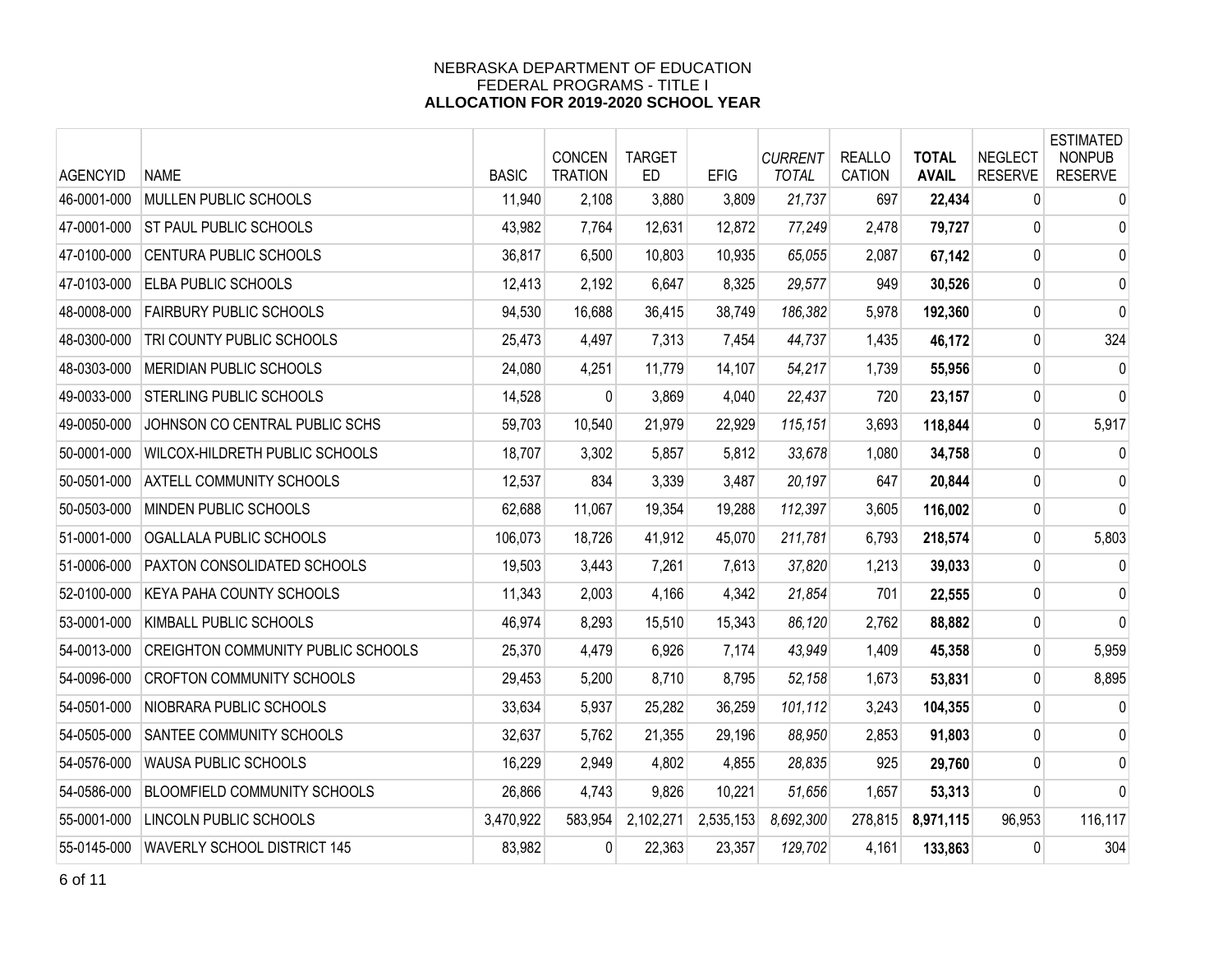| <b>AGENCYID</b> | <b>NAME</b>                        | <b>BASIC</b> | CONCEN<br><b>TRATION</b> | <b>TARGET</b><br><b>ED</b> | <b>EFIG</b> | <b>CURRENT</b><br><b>TOTAL</b> | <b>REALLO</b><br><b>CATION</b> | <b>TOTAL</b><br><b>AVAIL</b> | <b>NEGLECT</b><br><b>RESERVE</b> | <b>ESTIMATED</b><br><b>NONPUB</b><br><b>RESERVE</b> |
|-----------------|------------------------------------|--------------|--------------------------|----------------------------|-------------|--------------------------------|--------------------------------|------------------------------|----------------------------------|-----------------------------------------------------|
| 55-0148-000     | MALCOLM PUBLIC SCHOOLS             | 15,523       | 0                        | 4,133                      | 4,317       | 23,973                         | 769                            | 24,742                       | 0                                | $\mathbf 0$                                         |
| 55-0160-000     | NORRIS SCHOOL DIST 160             | 64,877       | $\overline{0}$           | 17,276                     | 18,044      | 100,197                        | 3,214                          | 103,411                      | 0                                | 0                                                   |
| 55-0161-000     | RAYMOND CENTRAL PUBLIC SCHOOLS     | 32,438       | 0                        | 8,638                      | 9,022       | 50,098                         | 1,607                          | 51,705                       | 0                                | 3,444                                               |
| 56-0001-000     | <b>NORTH PLATTE PUBLIC SCHOOLS</b> | 474,582      | 79,982                   | 169,859                    | 189,257     | 913,680                        | 29,307                         | 942,987                      | 15,421                           | 16,267                                              |
| 56-0006-000     | <b>BRADY PUBLIC SCHOOLS</b>        | 15,920       | 2,811                    | 4,992                      | 4,952       | 28,675                         | 920                            | 29,595                       | $\mathbf{0}$                     | $\mathbf 0$                                         |
| 56-0007-000     | MAXWELL PUBLIC SCHOOLS             | 25,672       | 4,532                    | 12,078                     | 14,192      | 56,474                         | 1,812                          | 58,286                       | 0                                | 0                                                   |
| 56-0037-000     | HERSHEY PUBLIC SCHOOLS             | 25,370       | 4,150                    | 6,756                      | 7,056       | 43,332                         | 1,390                          | 44,722                       | 0                                | 0                                                   |
| 56-0055-000     | SUTHERLAND PUBLIC SCHOOLS          | 17,696       | 2,375                    | 4,712                      | 4,922       | 29,705                         | 953                            | 30,658                       | 0                                | 0                                                   |
| 56-0565-000     | WALLACE PUBLIC SCH DIST 65 R       | 12,538       | 2,213                    | 3,948                      | 3,911       | 22,610                         | 725                            | 23,335                       | 0                                | 0                                                   |
| 57-0501-000     | <b>STAPLETON PUBLIC SCHOOLS</b>    | 12,901       | 2,277                    | 3,710                      | 3,779       | 22,667                         | 727                            | 23,394                       | 0                                | 0                                                   |
| 58-0025-000     | LOUP COUNTY PUBLIC SCHOOLS         | 9,751        | 1,722                    | 4,005                      | 4,373       | 19,851                         | 637                            | 20,488                       | 0                                | 0                                                   |
| 59-0001-000     | <b>MADISON PUBLIC SCHOOLS</b>      | 79,007       | 13,948                   | 30,216                     | 32,054      | 155,225                        | 4,980                          | 160,205                      | 0                                | 10,967                                              |
| 59-0002-000     | NORFOLK PUBLIC SCHOOLS             | 513,963      | 81,091                   | 190,709                    | 212,488     | 998,251                        | 32,020                         | 1,030,271                    | 19,446                           | 34,061                                              |
| 59-0005-000     | BATTLE CREEK PUBLIC SCHOOLS        | 25,131       | 0                        | 6,692                      | 6,989       | 38,812                         | 1,245                          | 40,057                       | $\mathbf{0}$                     | 2,109                                               |
| 59-0013-000     | NEWMAN GROVE PUBLIC SCHOOLS        | 24,842       | 4,385                    | 8,904                      | 9,177       | 47,308                         | 1,518                          | 48,826                       | 0                                | $\mathbf 0$                                         |
| 59-0080-000     | <b>ELKHORN VALLEY SCHOOLS</b>      | 30,649       | 5,410                    | 11,414                     | 11,970      | 59,443                         | 1,906                          | 61,349                       | 0                                | 3,549                                               |
| 60-0090-000     | <b>MC PHERSON COUNTY SCHOOLS</b>   | 4,378        | 0                        | 1,166                      | 1,218       | 6,762                          | 217                            | 6,979                        | 0                                | 0                                                   |
| 61-0004-000     | CENTRAL CITY PUBLIC SCHOOLS        | 66,867       | 11,805                   | 21,116                     | 20,902      | 120,690                        | 3,872                          | 124,562                      | 0                                | 0                                                   |
| 61-0049-000     | <b>PALMER PUBLIC SCHOOLS</b>       | 20,896       | 3,689                    | 8,368                      | 9,048       | 42,001                         | 1,347                          | 43,348                       | 0                                | 0                                                   |
| 62-0021-000     | <b>BAYARD PUBLIC SCHOOLS</b>       | 55,723       | 9,837                    | 25,841                     | 30,142      | 121,543                        | 3,899                          | 125,442                      | 0                                | 0                                                   |
| 62-0063-000     | <b>BRIDGEPORT PUBLIC SCHOOLS</b>   | 48,344       | 8,535                    | 17,659                     | 18,358      | 92,896                         | 2,980                          | 95,876                       | 0                                | 0                                                   |
| 63-0001-000     | <b>FULLERTON PUBLIC SCHOOLS</b>    | 22,009       | 3,960                    | 6,743                      | 6,725       | 39,437                         | 1,265                          | 40,702                       | 0                                | 0                                                   |
| 63-0030-000     | TWIN RIVER PUBLIC SCHOOLS          | 37,015       | 6,535                    | 11,119                     | 11,174      | 65,843                         | 2,112                          | 67,955                       | 0                                | 0                                                   |
| 64-0023-000     | JOHNSON-BROCK PUBLIC SCHOOLS       | 21,692       | 3,829                    | 7,850                      | 8,125       | 41,496                         | 1,331                          | 42,827                       | 0                                | 0                                                   |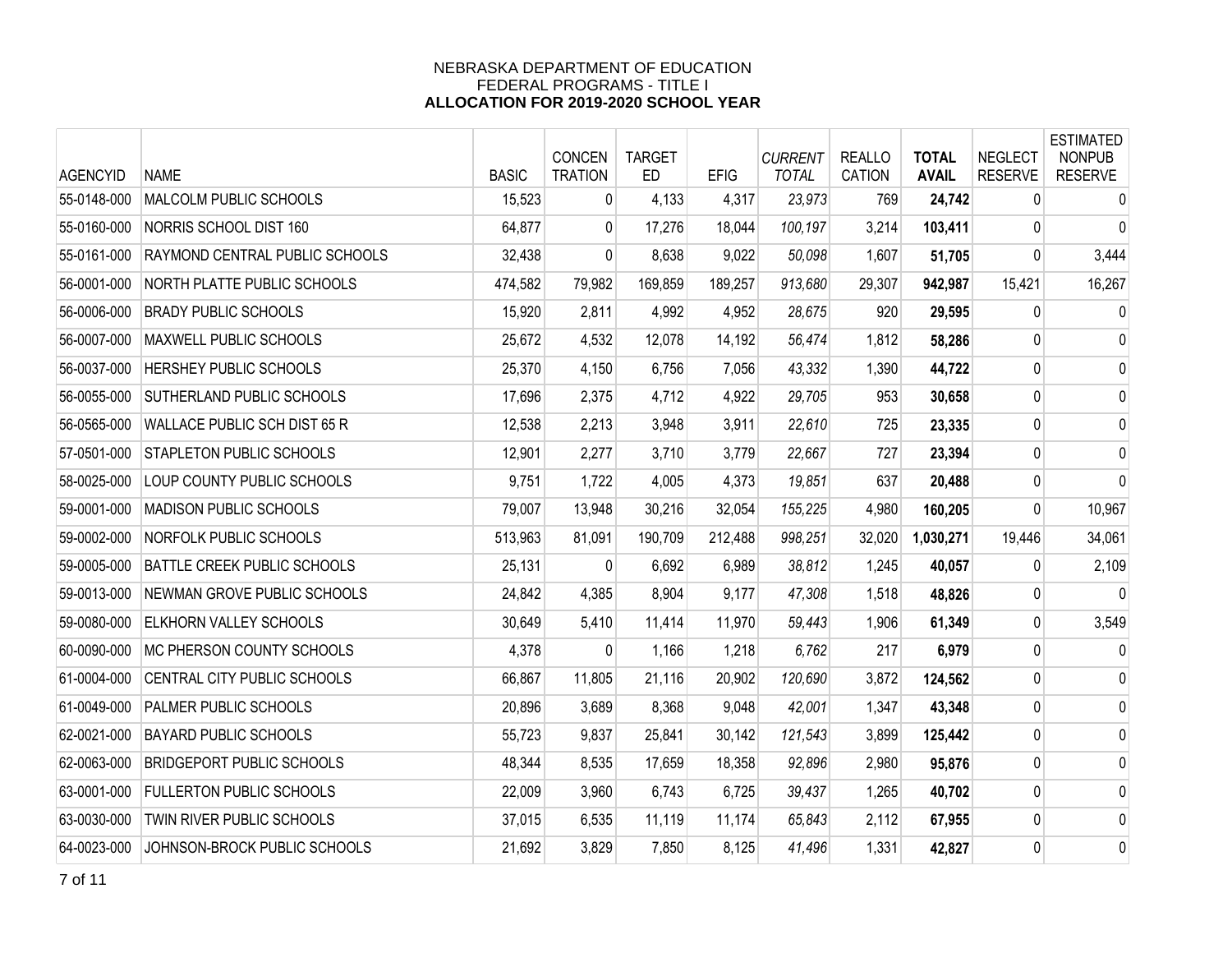| <b>AGENCYID</b> | <b>NAME</b>                           | <b>BASIC</b> | <b>CONCEN</b><br><b>TRATION</b> | <b>TARGET</b><br><b>ED</b> | <b>EFIG</b> | <b>CURRENT</b><br><b>TOTAL</b> | <b>REALLO</b><br><b>CATION</b> | <b>TOTAL</b><br><b>AVAIL</b> | <b>NEGLECT</b><br><b>RESERVE</b> | <b>ESTIMATED</b><br><b>NONPUB</b><br><b>RESERVE</b> |
|-----------------|---------------------------------------|--------------|---------------------------------|----------------------------|-------------|--------------------------------|--------------------------------|------------------------------|----------------------------------|-----------------------------------------------------|
| 64-0029-000     | <b>AUBURN PUBLIC SCHOOLS</b>          | 70,051       | 12,367                          | 22,030                     | 21,834      | 126,282                        | 4,050                          | 130,332                      | $\mathbf{0}$                     | $\mathbf 0$                                         |
| 65-0011-000     | SUPERIOR PUBLIC SCHOOLS               | 46,966       | 8,291                           | 18,983                     | 20,599      | 94,839                         | 3,043                          | 97,882                       | 0                                | 0                                                   |
| 65-2005-000     | SOUTH CENTRAL NEBRASKA UNIFIED 5      | 62,489       | 11,032                          | 20,277                     | 19,912      | 113,710                        | 3,647                          | 117,357                      | $\mathbf 0$                      | 0                                                   |
| 66-0027-000     | SYRACUSE-DUNBAR-AVOCA SCHOOLS         | 41,394       | $\overline{0}$                  | 11,023                     | 11,512      | 63,929                         | 2,050                          | 65,979                       | 0                                | 0                                                   |
| 66-0111-000     | NEBRASKA CITY PUBLIC SCHOOLS          | 164,183      | 28,985                          | 58,876                     | 60,687      | 312,731                        | 10,032                         | 322,763                      | 0                                | 11,778                                              |
| 66-0501-000     | PALMYRA DISTRICT OR 1                 | 20,101       | $\Omega$                        | 5,352                      | 5,590       | 31,043                         | 995                            | 32,038                       | 0                                | 0                                                   |
| 67-0001-000     | PAWNEE CITY PUBLIC SCHOOLS            | 32,239       | 5,692                           | 17,389                     | 21,858      | 77,178                         | 2,476                          | 79,654                       | $\mathbf 0$                      | 0                                                   |
| 67-0069-000     | LEWISTON CONSOLIDATED SCHOOLS         | 19,702       | 3,478                           | 7,693                      | 8,233       | 39,106                         | 1,255                          | 40,361                       | 0                                | 0                                                   |
| 68-0020-000     | PERKINS COUNTY SCHOOLS                | 27,932       | 3,099                           | 7,438                      | 7,769       | 46,238                         | 1,483                          | 47,721                       | 0                                | 0                                                   |
| 69-0044-000     | HOLDREGE PUBLIC SCHOOLS               | 84,977       | 15,002                          | 24,502                     | 24,939      | 149,420                        | 4,792                          | 154,212                      | 0                                | 0                                                   |
| 69-0054-000     | <b>BERTRAND PUBLIC SCHOOLS</b>        | 21,104       | 3,726                           | 6,242                      | 6,303       | 37,375                         | 1,199                          | 38,574                       | $\pmb{0}$                        | 0                                                   |
| 69-0055-000     | LOOMIS PUBLIC SCHOOLS                 | 14,130       | 2,494                           | 4,822                      | 4,853       | 26,299                         | 844                            | 27,143                       | 0                                | 0                                                   |
| 70-0002-000     | PIERCE PUBLIC SCHOOLS                 | 34,229       | $\Omega$                        | 9,115                      | 9,520       | 52,864                         | 1,695                          | 54,559                       | 0                                | 2,101                                               |
| 70-0005-000     | PLAINVIEW PUBLIC SCHOOLS              | 37,414       | 6,605                           | 14,301                     | 15,168      | 73,488                         | 2,357                          | 75,845                       | $\mathbf{0}$                     | 4,651                                               |
| 70-0542-000     | OSMOND COMMUNITY SCHOOLS              | 19,216       | 3,392                           | 5,570                      | 5,660       | 33,838                         | 1,086                          | 34,924                       | 0                                | 2,446                                               |
| 71-0001-000     | COLUMBUS PUBLIC SCHOOLS               | 334,410      | 46,130                          | 118,030                    | 131,509     | 630,079                        | 20,210                         | 650,289                      | 0                                | 23,357                                              |
| 71-0005-000     | LAKEVIEW COMMUNITY SCHOOLS            | 72,458       | 12,791                          | 19,341                     | 20,184      | 124,774                        | 4,002                          | 128,776                      | $\mathbf{0}$                     | 0                                                   |
| 71-0067-000     | HUMPHREY PUBLIC SCHOOLS               | 16,916       | 0                               | 4,504                      | 4,705       | 26,125                         | 838                            | 26,963                       | 0                                | 5,443                                               |
| 72-0015-000     | <b>CROSS COUNTY COMMUNITY SCHOOLS</b> | 20,815       | 2,377                           | 5,543                      | 5,789       | 34,524                         | 1,108                          | 35,632                       | 0                                | 0                                                   |
| 72-0019-000     | OSCEOLA PUBLIC SCHOOLS                | 13,189       | 0                               | 3,512                      | 3,668       | 20,369                         | 654                            | 21,023                       | 0                                | 0                                                   |
| 72-0032-000     | SHELBY - RISING CITY PUBLIC SCHOOLS   | 34,627       | 6,113                           | 11,518                     | 11,438      | 63,696                         | 2,043                          | 65,739                       | $\mathbf{0}$                     | 0                                                   |
| 72-0075-000     | HIGH PLAINS COMMUNITY SCHOOLS         | 22,887       | 4,040                           | 7,135                      | 7,090       | 41,152                         | 1,320                          | 42,472                       | $\mathbf 0$                      | $\mathbf 0$                                         |
| 73-0017-000     | MC COOK PUBLIC SCHOOLS                | 127,167      | 22,450                          | 42,623                     | 42,497      | 234,737                        | 7,529                          | 242,266                      | 0                                | 9,940                                               |
| 73-0179-000     | SOUTHWEST PUBLIC SCHOOLS              | 31,045       | 5,481                           | 9,910                      | 9,778       | 56,214                         | 1,803                          | 58,017                       | $\mathbf{0}$                     | 0                                                   |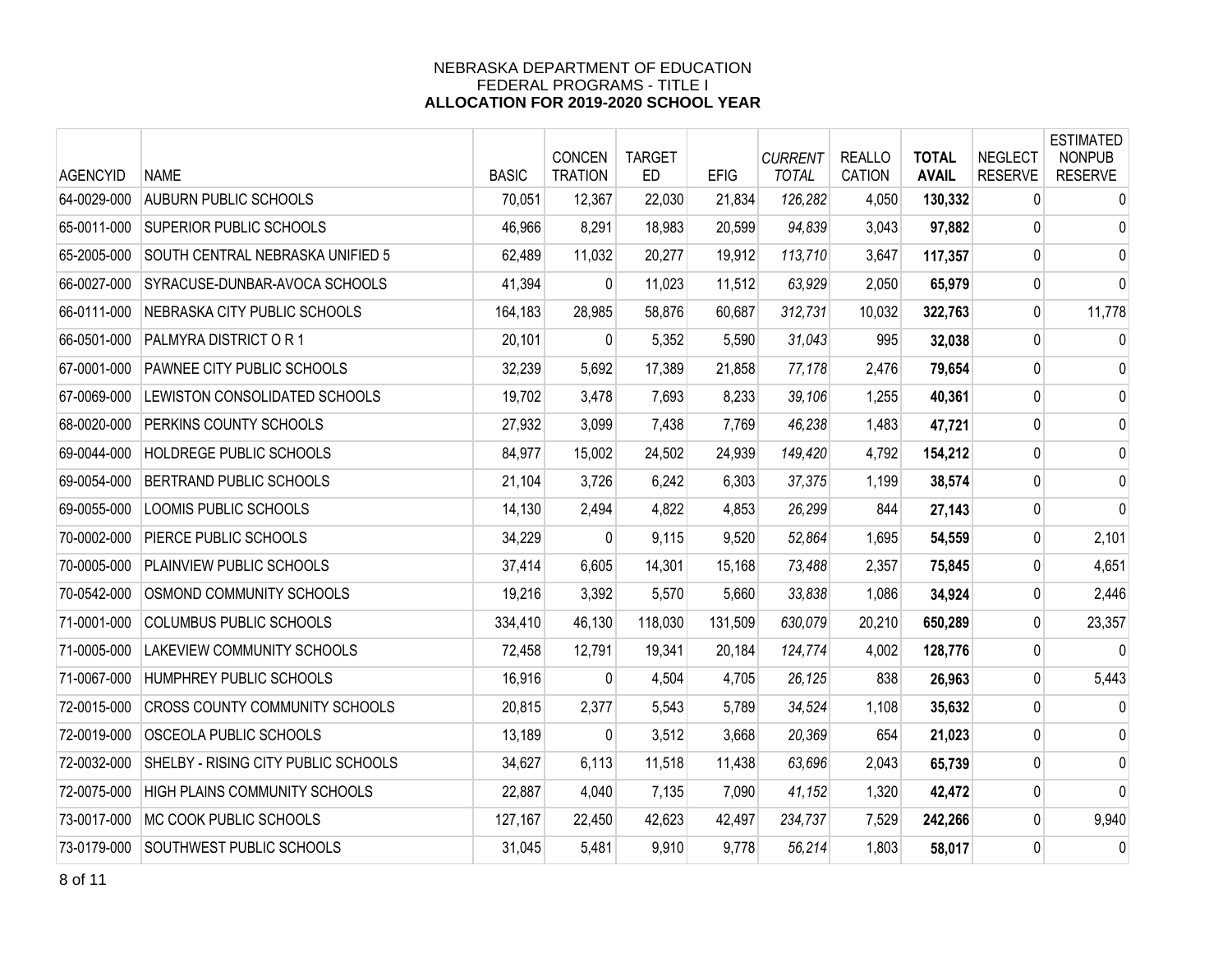| <b>AGENCYID</b> | <b>NAME</b>                              | <b>BASIC</b> | CONCEN<br><b>TRATION</b> | <b>TARGET</b><br><b>ED</b> | <b>EFIG</b> | <b>CURRENT</b><br><b>TOTAL</b> | <b>REALLO</b><br>CATION | <b>TOTAL</b><br><b>AVAIL</b> | <b>NEGLECT</b><br><b>RESERVE</b> | <b>ESTIMATED</b><br><b>NONPUB</b><br><b>RESERVE</b> |
|-----------------|------------------------------------------|--------------|--------------------------|----------------------------|-------------|--------------------------------|-------------------------|------------------------------|----------------------------------|-----------------------------------------------------|
| 74-0056-000     | <b>FALLS CITY PUBLIC SCHOOLS</b>         | 100,102      | 17,672                   | 38,567                     | 41,041      | 197,382                        | 6,331                   | 203,713                      | $\mathbf{0}$                     | 8,657                                               |
| 74-0070-000     | HUMBOLDT TABLE ROCK STEINAUER            | 49,354       | 8,713                    | 19,554                     | 21,050      | 98,671                         | 3,164                   | 101,835                      | $\mathbf{0}$                     | 0                                                   |
| 75-0100-000     | ROCK COUNTY PUBLIC SCHOOLS               | 21,692       | 3,829                    | 8,179                      | 8,624       | 42,324                         | 1,358                   | 43,682                       | 0                                | $\mathbf{0}$                                        |
| 76-0002-000     | <b>CRETE PUBLIC SCHOOLS</b>              | 251,748      | 44,443                   | 115,016                    | 133,114     | 544,321                        | 17,460                  | 561,781                      | 0                                | 18,680                                              |
| 76-0044-000     | DORCHESTER PUBLIC SCHOOL                 | 20,100       | 3,548                    | 7,599                      | 8,021       | 39,268                         | 1,259                   | 40,527                       | 0                                | $\mathbf 0$                                         |
| 76-0068-000     | FRIEND PUBLIC SCHOOLS                    | 15,921       | $\Omega$                 | 4,239                      | 4,428       | 24,588                         | 788                     | 25,376                       | $\mathbf{0}$                     | 0                                                   |
| 76-0082-000     | <b>WILBER-CLATONIA PUBLIC SCHOOLS</b>    | 41,393       | 7,308                    | 12,193                     | 12,328      | 73,222                         | 2,349                   | 75,571                       | $\mathbf 0$                      | 0                                                   |
| 77-0001-000     | <b>BELLEVUE PUBLIC SCHOOLS</b>           | 507,289      | $\mathbf{0}$             | 187,175                    | 208,550     | 903,014                        | 28,965                  | 931,979                      | 7,129                            | 21,538                                              |
| 77-0027-000     | PAPILLION LA VISTA COMMUNITY SCHOOLS     | 451,048      | $\overline{0}$           | 0                          | $\Omega$    | 451,048                        | 14,468                  | 465,516                      | $\mathbf{0}$                     | 10,292                                              |
| 77-0037-000     | <b>GRETNA PUBLIC SCHOOLS</b>             | 93,137       | $\overline{0}$           | 24,801                     | 25,903      | 143,841                        | 4,614                   | 148,455                      | 0                                | $\mathbf 0$                                         |
| 77-0046-000     | SPRINGFIELD PLATTEVIEW COMMUNITY SCHOOLS | 40,398       | $\overline{0}$           | 10,758                     | 11,236      | 62,392                         | 2,001                   | 64,393                       | 0                                | 0                                                   |
| 78-0001-000     | ASHLAND-GREENWOOD PUBLIC SCHS            | 60,698       | 10,715                   | 17,573                     | 17,863      | 106,849                        | 3,427                   | 110,276                      | 0                                | 0                                                   |
| 78-0009-000     | YUTAN PUBLIC SCHOOLS                     | 18,921       | $\Omega$                 | 5,038                      | 5,262       | 29,221                         | 937                     | 30,158                       | 0                                | 0                                                   |
| 78-0039-000     | WAHOO PUBLIC SCHOOLS                     | 77,813       | 8,687                    | 20,720                     | 21,641      | 128,861                        | 4,133                   | 132,994                      | 0                                | 12,780                                              |
| 78-0072-000     | MEAD PUBLIC SCHOOLS                      | 20,299       | 3,584                    | 5,707                      | 5,855       | 35,445                         | 1,137                   | 36,582                       | 0                                | 0                                                   |
| 78-0107-000     | CEDAR BLUFFS PUBLIC SCHOOLS              | 36,221       | 6,394                    | 20,785                     | 26,910      | 90,310                         | 2,896                   | 93,206                       | 0                                | 0                                                   |
| 79-0002-000     | MINATARE PUBLIC SCHOOLS                  | 34,491       | 6,219                    | 21,860                     | 28,298      | 90,868                         | 2,914                   | 93,782                       | 0                                | 0                                                   |
| 79-0011-000     | MORRILL PUBLIC SCHOOLS                   | 51,741       | 9,135                    | 21,642                     | 23,825      | 106,343                        | 3,411                   | 109,754                      | $\pmb{0}$                        | 0                                                   |
| 79-0016-000     | <b>GERING PUBLIC SCHOOLS</b>             | 207,965      | 36,714                   | 74,780                     | 77,179      | 396,638                        | 12,723                  | 409,361                      | 0                                | 0                                                   |
| 79-0031-000     | MITCHELL PUBLIC SCHOOLS                  | 70,251       | 12,402                   | 28,940                     | 31,639      | 143,232                        | 4,595                   | 147,827                      | 0                                | 0                                                   |
| 79-0032-000     | SCOTTSBLUFF PUBLIC SCHOOLS               | 485,584      | 85,724                   | 243,819                    | 295,623     | 1,110,750                      | 35,629                  | 1,146,379                    | 10,015                           | 0                                                   |
| 80-0005-000     | MILFORD PUBLIC SCHOOLS                   | 33,035       | $\mathbf{0}$             | 8,797                      | 9,188       | 51,020                         | 1,636                   | 52,656                       | $\mathbf{0}$                     | 0                                                   |
| 80-0009-000     | SEWARD PUBLIC SCHOOLS                    | 78,808       | 0                        | 20,985                     | 21,918      | 121,711                        | 3,904                   | 125,615                      | 4,918                            | 10,759                                              |
| 80-0567-000     | CENTENNIAL PUBLIC SCHOOLS                | 44,219       | 7,806                    | 12,548                     | 12,837      | 77,410                         | 2,483                   | 79,893                       | 0                                | 1,427                                               |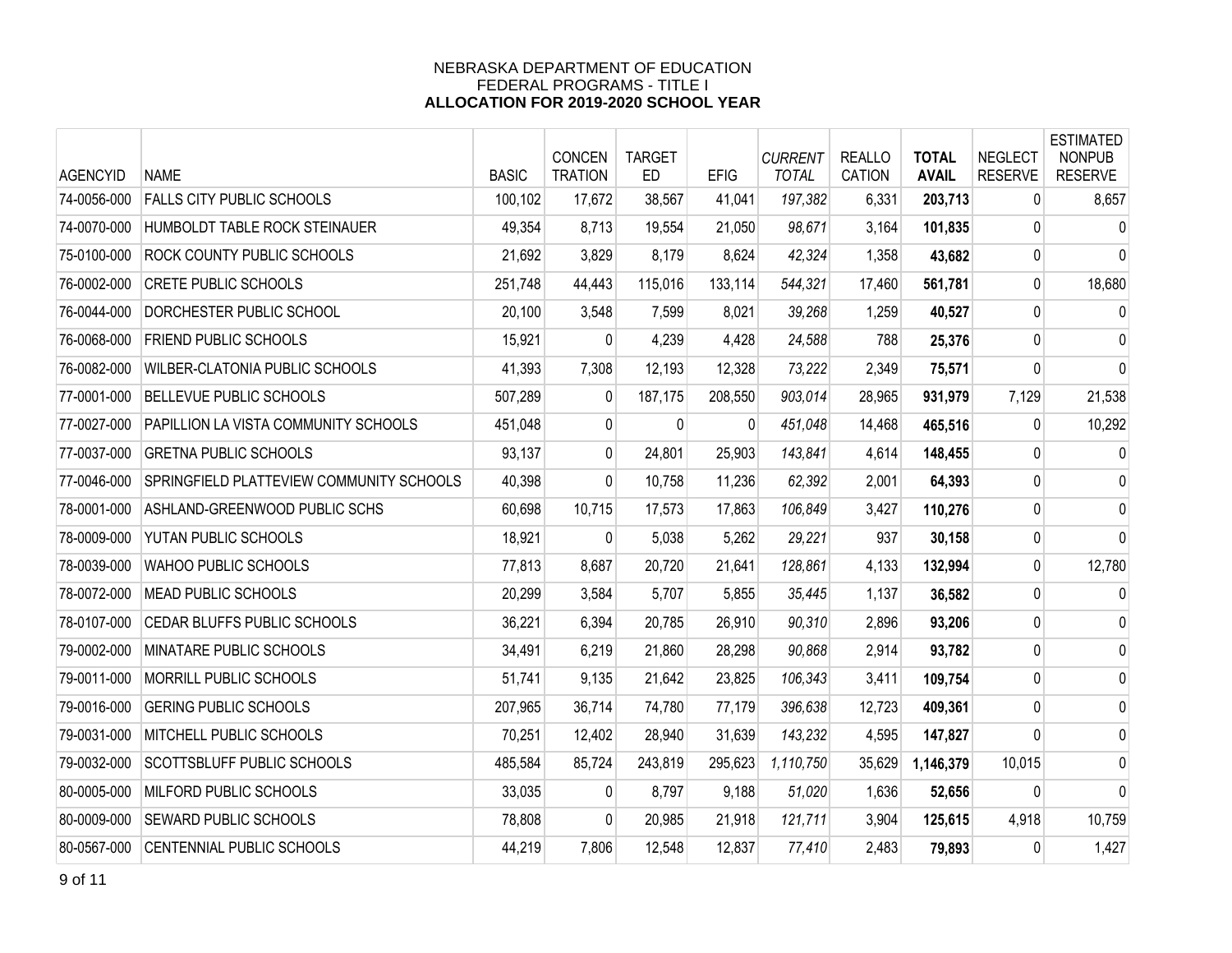| <b>AGENCYID</b> | <b>NAME</b>                          | <b>BASIC</b> | CONCEN<br><b>TRATION</b> | <b>TARGET</b><br>ED | <b>EFIG</b> | <b>CURRENT</b><br><b>TOTAL</b> | <b>REALLO</b><br><b>CATION</b> | <b>TOTAL</b><br><b>AVAIL</b> | <b>NEGLECT</b><br><b>RESERVE</b> | <b>ESTIMATED</b><br><b>NONPUB</b><br><b>RESERVE</b> |
|-----------------|--------------------------------------|--------------|--------------------------|---------------------|-------------|--------------------------------|--------------------------------|------------------------------|----------------------------------|-----------------------------------------------------|
| 81-0003-000     | HAY SPRINGS PUBLIC SCHOOLS           | 13,135       | 2,350                    | 5,187               | 6,400       | 27,072                         | 868                            | 27,940                       | 0                                | 0                                                   |
| 81-0010-000     | GORDON-RUSHVILLE PUBLIC SCHS         | 92,738       | 16,372                   | 39,107              | 43,264      | 191,481                        | 6,142                          | 197,623                      | $\overline{0}$                   | $\mathbf 0$                                         |
| 82-0001-000     | LOUP CITY PUBLIC SCHOOLS             | 32,438       | 5,727                    | 11,948              | 12,467      | 62,580                         | 2,007                          | 64,587                       | 0                                | $\mathbf 0$                                         |
| 82-0015-000     | LITCHFIELD PUBLIC SCHOOLS            | 15,723       | 2,775                    | 5,792               | 6,045       | 30,335                         | 973                            | 31,308                       | 0                                | $\mathbf 0$                                         |
| 83-0500-000     | SIOUX COUNTY PUBLIC SCHOOLS          | 7,761        | 1,370                    | 2,279               | 2,307       | 13,717                         | 440                            | 14,157                       | 0                                | 0                                                   |
| 84-0003-000     | STANTON COMMUNITY SCHOOLS            | 30,961       | 5,466                    | 8,286               | 8,640       | 53,353                         | 1,711                          | 55,064                       | 0                                | $\mathbf{0}$                                        |
| 85-0060-000     | DESHLER PUBLIC SCHOOLS               | 23,682       | 4,181                    | 8,006               | 8,017       | 43,886                         | 1,407                          | 45,293                       | 0                                | 6,991                                               |
| 85-0070-000     | THAYER CENTRAL COMMUNITY SCHS        | 36,419       | 6,429                    | 12,830              | 13,113      | 68,791                         | 2,207                          | 70,998                       | $\mathbf 0$                      | $\Omega$                                            |
| 85-2001-000     | BRUNING-DAVENPORT UNIFIED SYS        | 15,125       | 2,670                    | 4,460               | 4,507       | 26,762                         | 859                            | 27,621                       | 0                                | 1,316                                               |
| 86-0001-000     | THEDFORD PUBLIC SCHOOLS              | 14,726       | 2,600                    | 6,381               | 7,172       | 30,879                         | 990                            | 31,869                       | $\mathbf 0$                      | 0                                                   |
| 87-0001-000     | PENDER PUBLIC SCHOOLS                | 33,235       | 5,867                    | 12,837              | 13,675      | 65,614                         | 2,105                          | 67,719                       | 0                                | $\mathbf 0$                                         |
| 87-0013-000     | WALTHILL PUBLIC SCHOOLS              | 79,007       | 13,948                   | 52,529              | 72,248      | 217,732                        | 6,984                          | 224,716                      | $\mathbf{0}$                     | 5,428                                               |
| 87-0016-000     | UMO N HO N NATION PUBLIC SCHS        | 111,372      | 19,726                   | 76,991              | 107,390     | 315,479                        | 10,120                         | 325,599                      | 0                                | 9,948                                               |
| 87-0017-000     | WINNEBAGO PUBLIC SCHOOLS DISTRICT 17 | 128,287      | 22,648                   | 84,011              | 114,894     | 349,840                        | 11,221                         | 361,061                      | 7,787                            | 48,719                                              |
| 88-0005-000     | ORD PUBLIC SCHOOLS                   | 61,493       | 10,856                   | 23,411              | 24,787      | 120,547                        | 3,867                          | 124,414                      | $\mathbf{0}$                     | 10,307                                              |
| 88-0021-000     | ARCADIA PUBLIC SCHOOLS               | 9,155        | 1,616                    | 3,248               | 3,331       | 17,350                         | 557                            | 17,907                       | 0                                | 0                                                   |
| 89-0001-000     | <b>BLAIR COMMUNITY SCHOOLS</b>       | 115,824      | $\Omega$                 | 30,842              | 32,213      | 178,879                        | 5,737                          | 184,616                      | $\overline{0}$                   | 0                                                   |
| 89-0003-000     | FORT CALHOUN COMMUNITY SCHS          | 24,510       | 0                        | 6,527               | 6,817       | 37,854                         | 1,214                          | 39,068                       | $\pmb{0}$                        | $\mathbf 0$                                         |
| 89-0024-000     | <b>ARLINGTON PUBLIC SCHOOLS</b>      | 34,429       | 0                        | 9,168               | 9,575       | 53,172                         | 1,706                          | 54,878                       | $\mathbf 0$                      | $\mathbf{0}$                                        |
| 90-0017-000     | WAYNE COMMUNITY SCHOOLS              | 65,474       | 11,559                   | 19,377              | 19,562      | 115,972                        | 3,720                          | 119,692                      | $\mathbf 0$                      | 3,593                                               |
| 90-0560-000     | <b>WAKEFIELD PUBLIC SCHOOLS</b>      | 48,956       | 8,643                    | 22,143              | 25,490      | 105,232                        | 3,376                          | 108,608                      | 0                                | $\mathbf 0$                                         |
| 90-0595-000     | WINSIDE PUBLIC SCHOOLS               | 13,134       | 2,319                    | 3,498               | 3,653       | 22,604                         | 725                            | 23,329                       | 0                                | 0                                                   |
| 91-0002-000     | <b>RED CLOUD COMMUNITY SCHOOLS</b>   | 28,060       | 4,954                    | 13,228              | 15,558      | 61,800                         | 1,982                          | 63,782                       | 0                                | 0                                                   |
| 91-0074-000     | <b>BLUE HILL PUBLIC SCHOOLS</b>      | 25,076       | 4,427                    | 7,982               | 7,882       | 45,367                         | 1,456                          | 46,823                       | 0                                | 0                                                   |